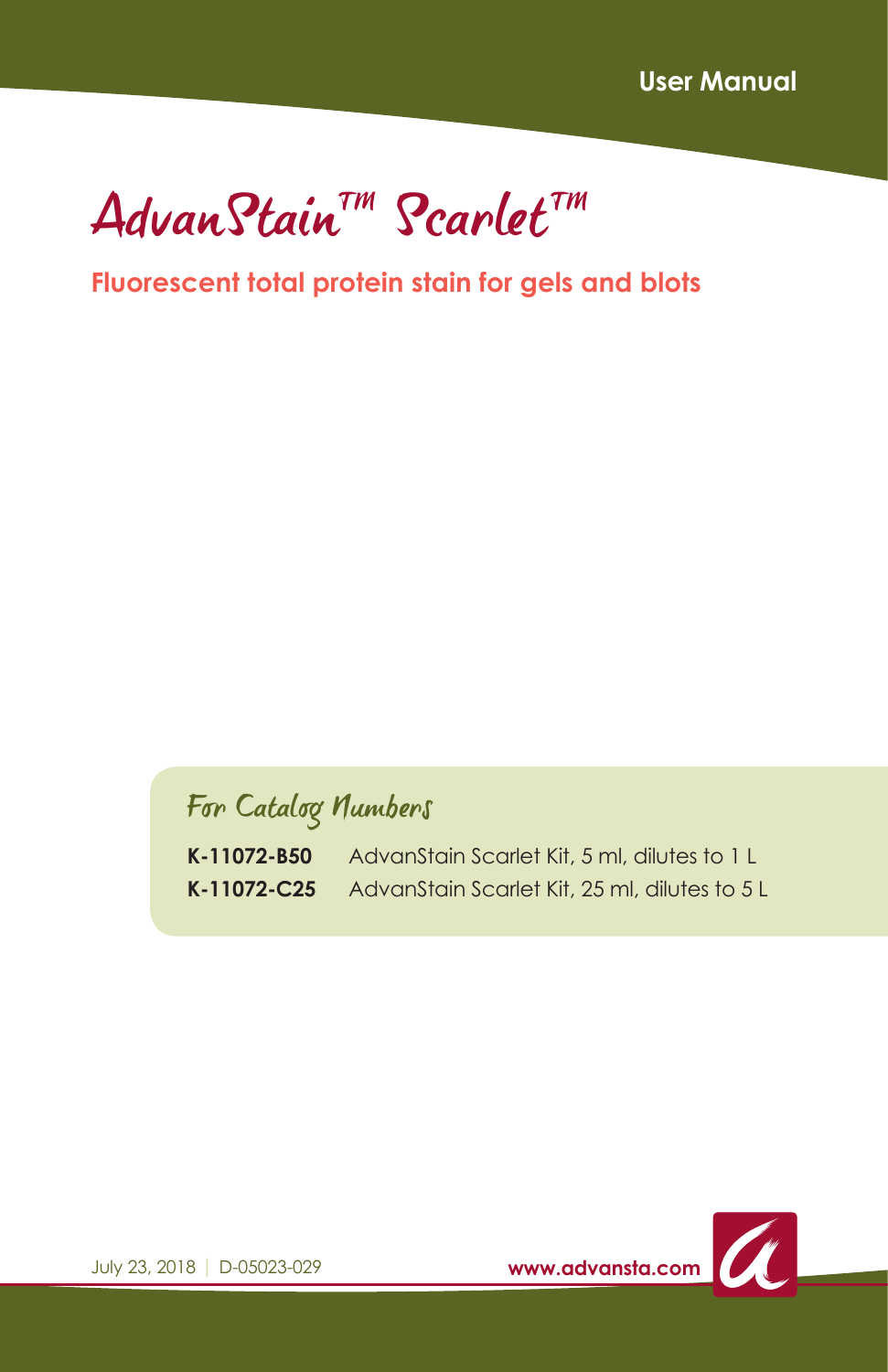## AdvanStain™ Scarlet™

## Important Information

The following instructions are for use with AdvanStain Scarlet total protein stain, catalog numbers K-11072-250, K-11072-B50, and K-11072-C25. Please see the Kit Contents section for details.

# Storage Information

Store AdvanStain Scarlet Dye in a freezer at -15 ºC to -30 ºC in the original brown bottle provided and protect from light. The AdvanStain Scarlet Powder A and Powder B are stable at room temperature for one year.

### Warnings and Precautions:

- AdvanStain Scarlet total protein stain is for research use only.
- Always wear gloves when handling membranes and reagents.
- Refer to MSDS for additional safety information.
- The product is guaranteed to be free of manufacturer defect, and to function as described when the enclosed protocol is followed by properly trained personnel. Please see the Warranty section for more information.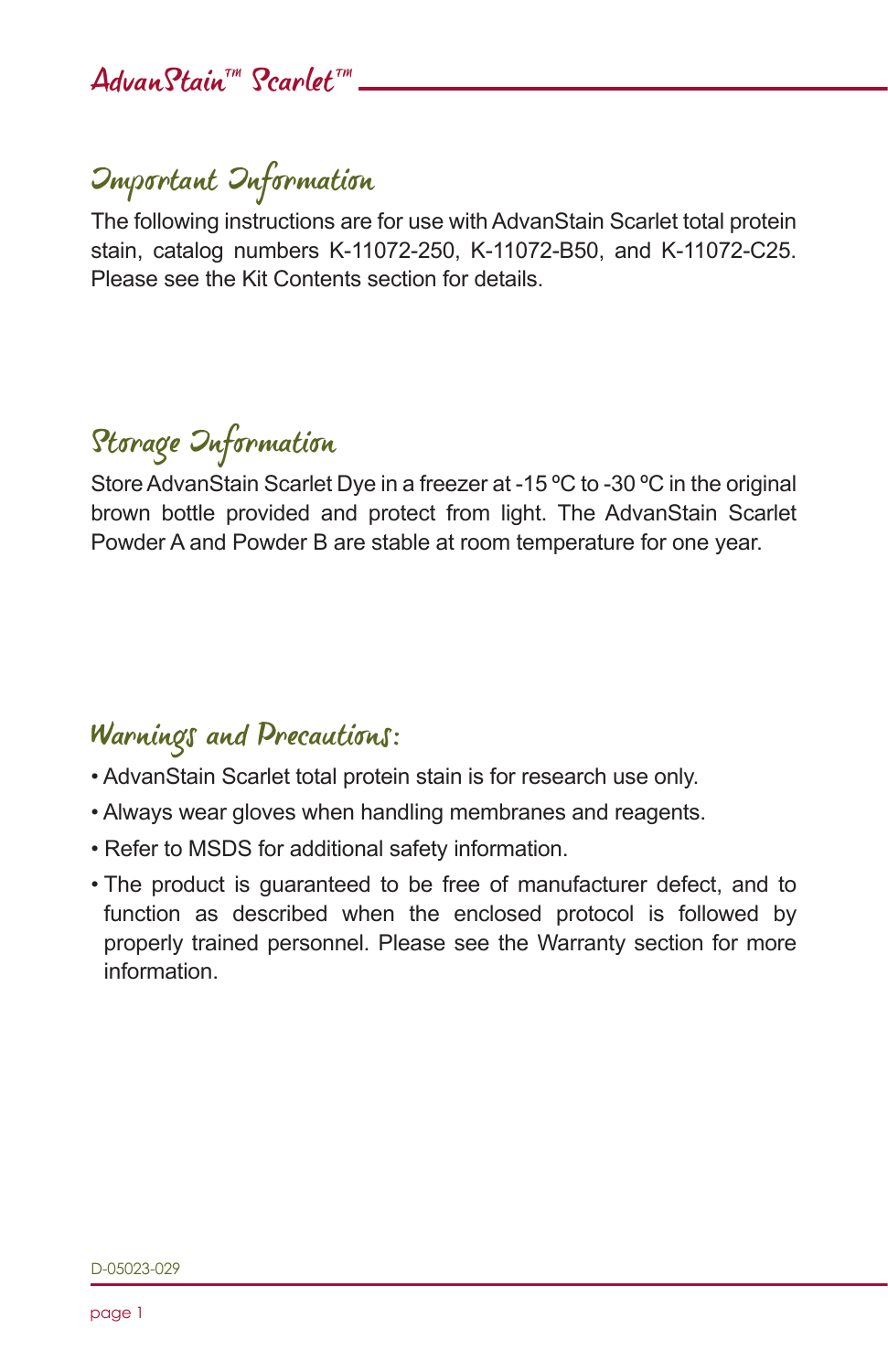# Table of Contents

| Section                                                 | Page |
|---------------------------------------------------------|------|
| 1. Kit Contents                                         | 3    |
| 2. Shipping and Storage Conditions                      | 3    |
| 3. Additional Materials Required                        | 3    |
| 4. About AdvanStain Scarlet                             | 4    |
| 5. Excitation and Emission Spectra                      | 4    |
| 6. Overview of AdvanStain Scarlet Gel Staining Protocol | 5    |
| 7. Preparation of Solutions                             | 6    |
| 8. Detailed Protocol, Gel Staining                      | 7    |
| 9. Detailed Protocol, Blot Staining                     | 9    |
| 10. Destaining                                          | 10   |
| 11. Storage                                             | 11   |
| 12. Troubleshooting and FAQ                             | 11   |
| 13. References                                          | 12   |
| 14. Related Products                                    | 13   |
| 15. Warranty                                            | 14   |
| 16. User Notes                                          | 14   |

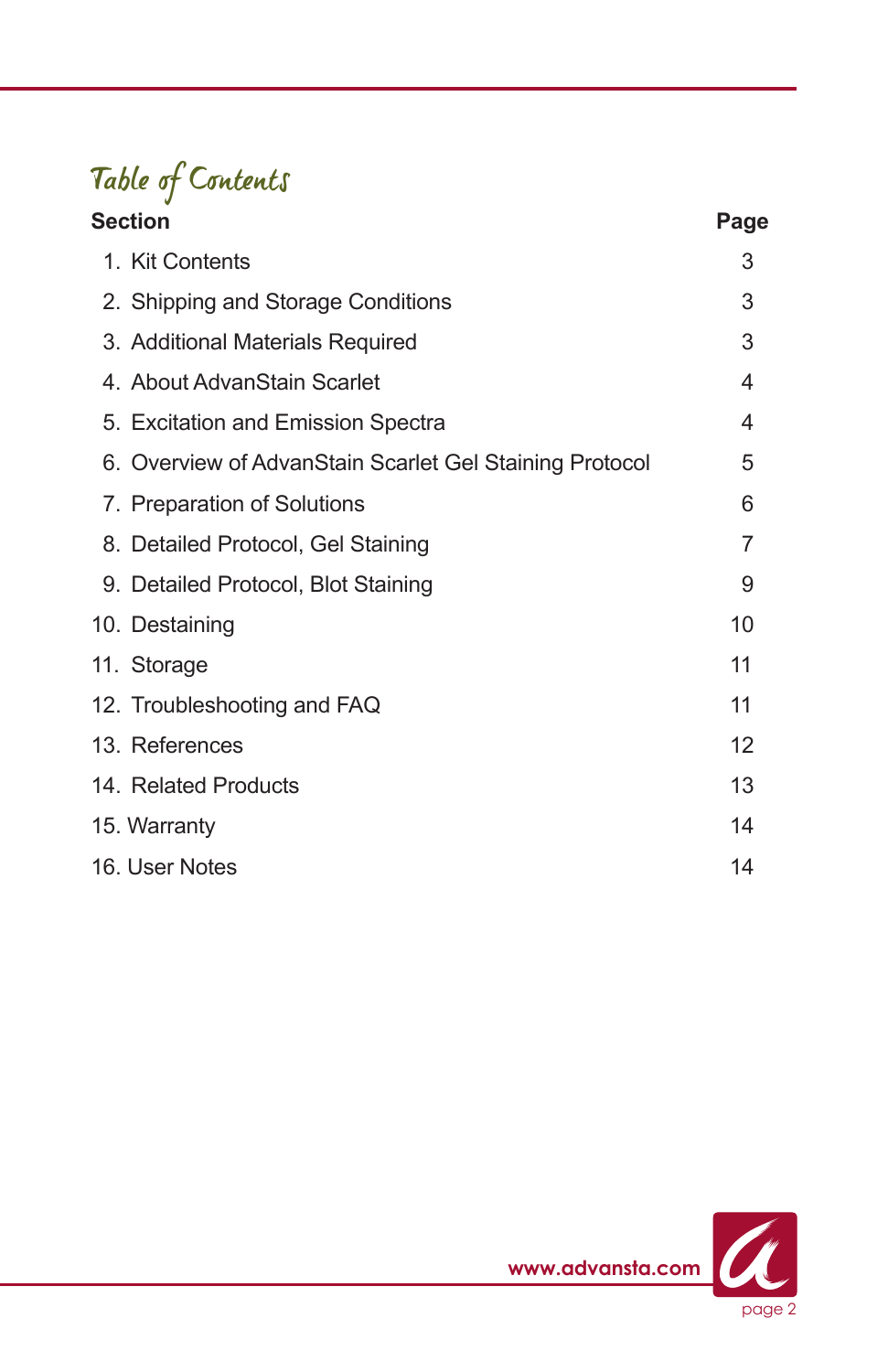## AdvanStain™ Scarlet™

### 1. Kit Contents

**Catalog Number: K-11072-B50,** AdvanStain Scarlet total protein stain, 5 ml

| <b>Item</b> | <b>Description</b>          | Quantity          |
|-------------|-----------------------------|-------------------|
| R-04016-C10 | AdvanStain Scarlet Powder A | $4 \times 10.1$ q |
| R-04017-C23 | AdvanStain Scarlet Powder B | 23.4 <sub>q</sub> |
| R-03016-B50 | AdvanStain Scarlet Dye      | 5 <sub>ml</sub>   |

AdvanStain Scarlet Stain, 5 ml, kit is sufficient for staining twenty SDS-PAGE mini-gels (8 cm x 11 cm) or four full-size 2-D gels (17 cm x 17 cm).

**Catalog Number: K-11072-C25,** AdvanStain Scarlet total protein stain, 25 ml

| <b>Item</b> | <b>Description</b>          | Quantity           |
|-------------|-----------------------------|--------------------|
| R-04016-C10 | AdvanStain Scarlet Powder A | $20 \times 10.1$ g |
| R-04017-C23 | AdvanStain Scarlet Powder B | $5 \times 23.4$ q  |
| R-03016-C25 | AdvanStain Scarlet Dye      | $25 \text{ ml}$    |

AdvanStain Scarlet Stain, 25 ml, kit is sufficient for staining one hundred SDS-PAGE mini-gels (8 cm x 11 cm) or twenty full-size 2-D gels (17 cm x 17 cm).

## 2. Shipping and Storage Conditions

Product may be shipped refrigerated or frozen on blue ice or dry ice. Shipping at ambient temperature (below 27°C) is acceptable if the total dispatch time is no longer than 5 days. Upon receipt, store AdvanStain Scarlet Dye in a freezer at -15 °C to -30 °C in the original brown bottle provided and protect from light.

AdvanStain Scarlet Powder A and Powder B may be stored at room temperature in a dry location.

### 3. Additional Materials Required

- High-purity water (distilled, Milli Q, or equivalent)
- 100% ethanol
- Staining tray
- Shaking or rocking platform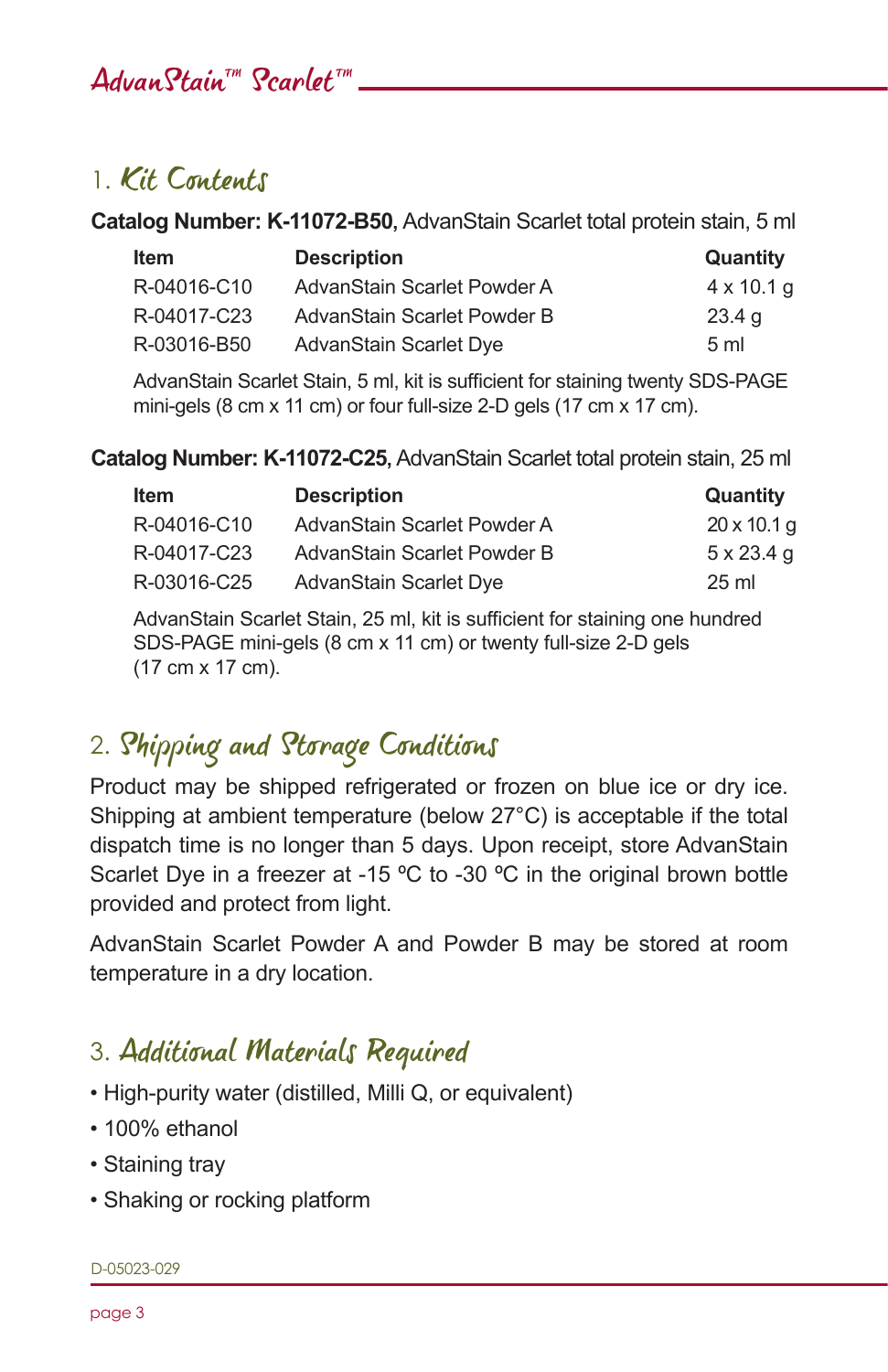## 4. About AdvanStain Scarlet

AdvanStain Scarlet is based on epicocconone, a small, naturally occurring fluorescent compound<sup>1</sup> that reversibly binds to lysine, arginine, and histidine residues in proteins and peptides to yield an intensely red-fluorescent product.<sup>2</sup> This unique mechanism provides sensitive quantification of proteins in 1D and 2D gels of all chemistries, on both PVDF and nitrocellulose blots<sup>3-5</sup> and provides unparalleled compatibility with Mass Spectrometry.<sup>6-8</sup>

## 5. Excitation and Emission Spectra

Optimal excitation wavelengths for AdvanStain Scarlet are 405 or 500 nm. Compatible excitation light sources include green (543, 532 nm), blue (488 nm), violet (405 nm) or UV (302/365 nm).

The maximum emission wavelength of AdvanStain Scarlet stain is 610 nm regardless of what excitation source is used. 610 nm band pass or 560 long pass filters may be used. The excitation and emission spectra of AdvanStain Scarlet can be seen in Figure 1.



Figure 1. Excitation and Emission Spectra of AdvanStain Scarlet Dye

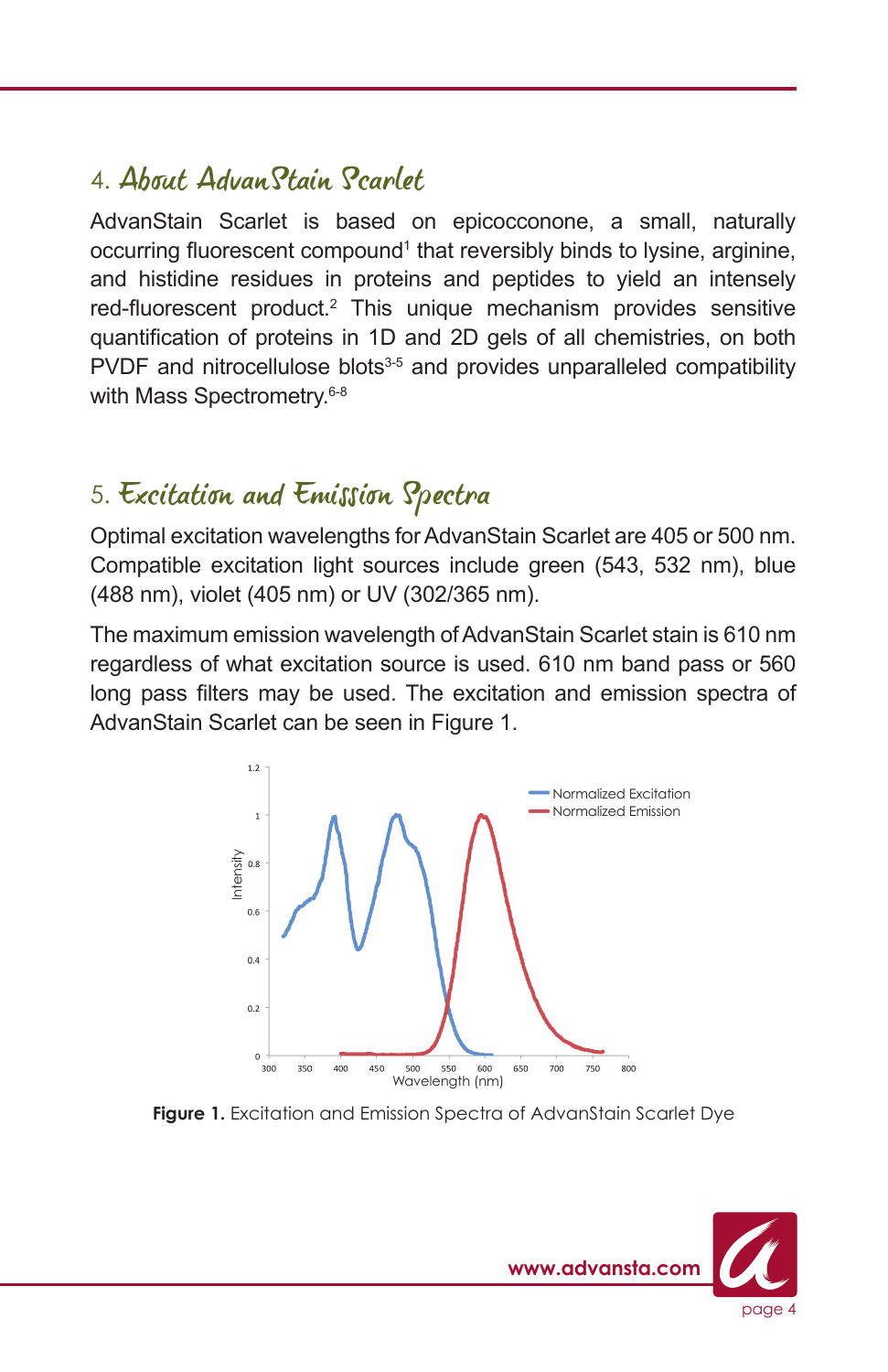AdvanStain™ Scarlet™

# 6. Overview of AdvanStain Scarlet Gel Staining Protocol



D-05023-029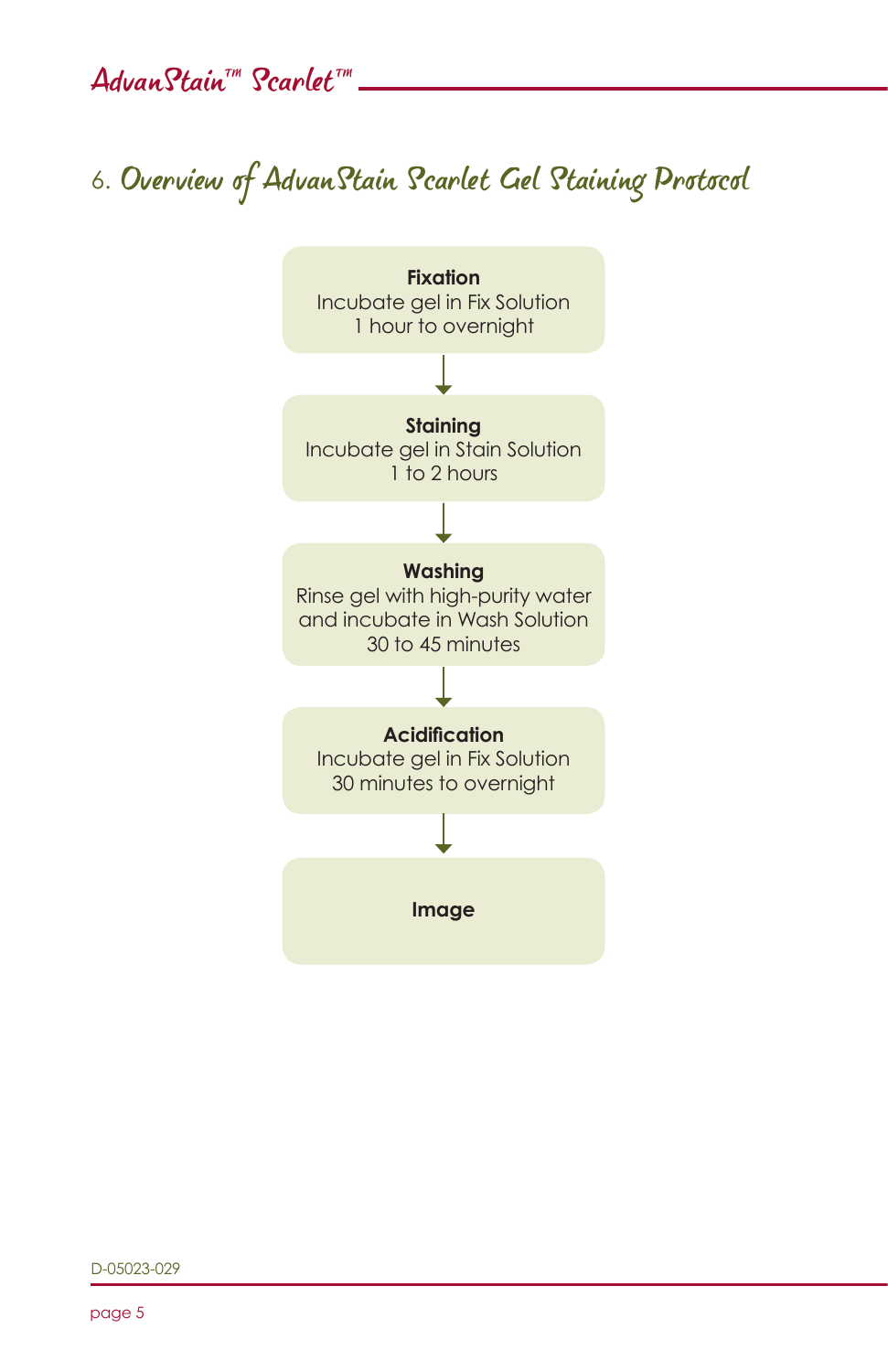# 7. Preparation of Solutions

Before staining, prepare Fix, Stain, and Wash solutions as described below. These solutions are stable for up to 1 year when stored at room temperature. Precipitates or dust present in the solutions will result in speckling on gels. If observed, filter solutions before use.

The amount of reagents in each packet of AdvanStain Powder A or B is sufficient to prepare 1 L of solution. Do not split the packets. Once a packet is opened, the entire contents should be used. For preparation of larger volumes, use more than one pouch.

#### **Fix Solution**

Add contents of one AdvanStain Scarlet Powder A packet (10.1 g) to 850 ml of high-purity water in a 1 L bottle. Mix until dissolved. Add 150 ml 100% ethanol and mix thoroughly.

#### **Stain Buffer**

Add contents of one AdvanStain Scarlet Powder B packet (23.4 g) to 1 L of high-purity water in a 1 L bottle. Mix until completely dissolved.

#### **Wash Solution**

Mix 850 ml high-purity water and 150 ml 100% ethanol in a 1 L bottle.

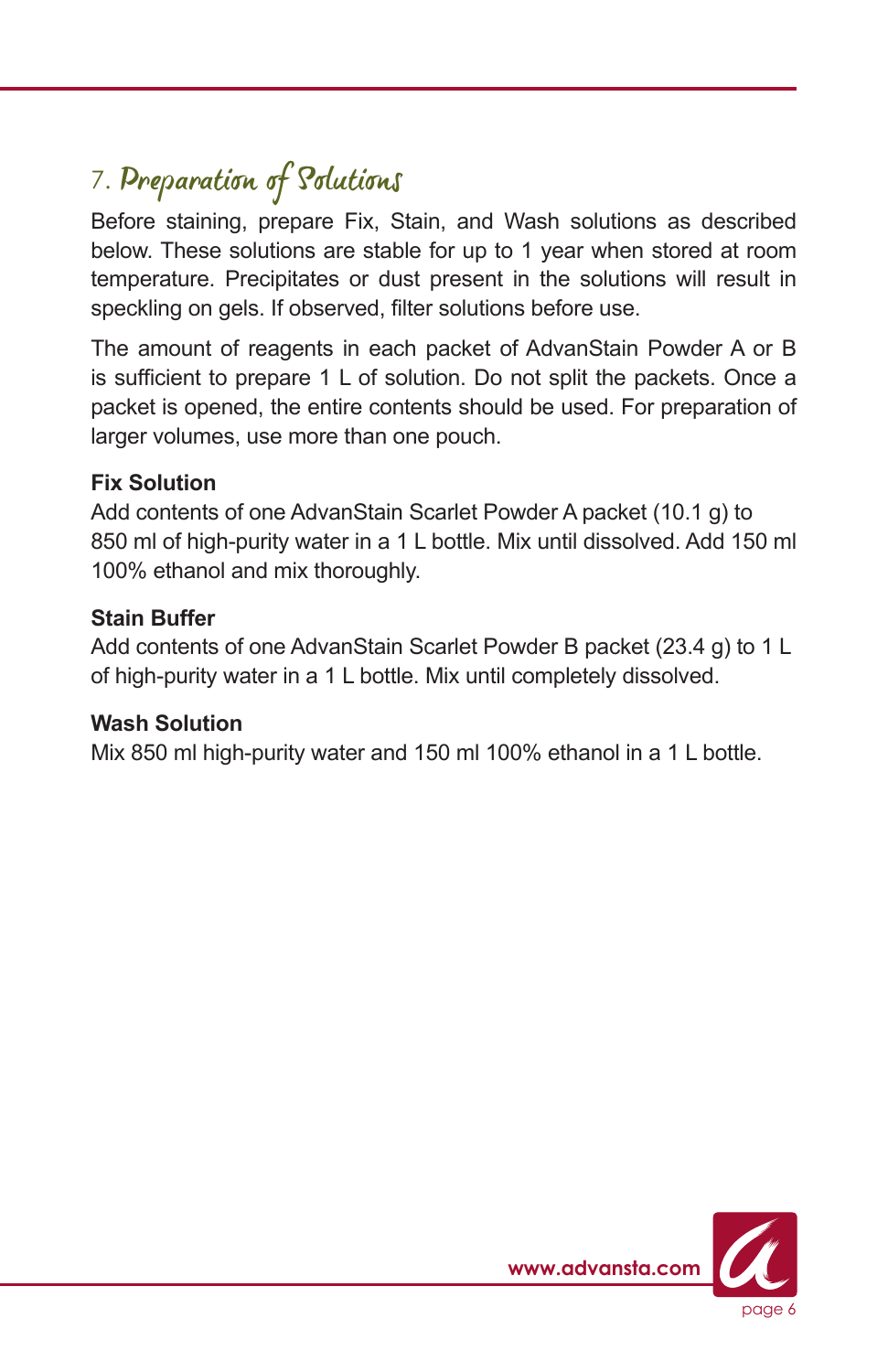## 8. Detailed Protocol, Gel Staining

| <b>Step</b>                                                                                                                                                                                                                                               | <b>Notes</b>                                                                                                                                                                                                                                                                                                                                                                                                                                                                                                                                                                    |
|-----------------------------------------------------------------------------------------------------------------------------------------------------------------------------------------------------------------------------------------------------------|---------------------------------------------------------------------------------------------------------------------------------------------------------------------------------------------------------------------------------------------------------------------------------------------------------------------------------------------------------------------------------------------------------------------------------------------------------------------------------------------------------------------------------------------------------------------------------|
| 1. Fixation<br>• Fix gel in Fix Solution for a<br>minimum of 1 hr with gentle<br>rocking.<br>• For correct volumes at<br>each step, refer to Table 2.                                                                                                     | . For gels thicker than 1 mm or backed gels, increase<br>the fixation time to 1.5 hr.<br>. The fixation time can be extended to overnight.                                                                                                                                                                                                                                                                                                                                                                                                                                      |
| 2. Staining<br>• Prepare the Stain Solution<br>immediately prior to<br>staining.<br>• Remove gel from Fix<br>Solution and place in Stain<br>Solution, minimizing carry-<br>over of the fixing solution.<br>· Stain gel for 1 hour with<br>gentle rocking. | . To prepare Stain Solution: Allow AdvanStain Scarlet<br>Dye to warm to room temperature. Mix thoroughly,<br>then dilute 1 part AdvanStain Scarlet Dye in 200 parts<br>Stain Buffer. Mix well. Refer to Table 2 for volumes of<br>solutions used for different gel sizes.<br>· Stain Solution will degrade over time. Prepare only as<br>much as is needed and use immediately.<br>. Increase staining time to 1.5 hours for gels 1.5 mm<br>thick or backed gels. Extending the staining time to 2<br>hours will not affect results.<br>. DO NOT stain for longer than 2 hours. |
| 3. Washing<br>• Remove gel from Stain<br>Solution, rinse with high-<br>purity water, and wash in<br>Wash Solution for 30 min<br>with gentle rocking.                                                                                                      | . For 1.5 mm thick gels, or gels with high background<br>fluorescence, increase washing time to 45 min.                                                                                                                                                                                                                                                                                                                                                                                                                                                                         |
| 4. Acidification<br>• Remove gel from Wash<br>Solution and place in Fix<br>Solution.<br>• Incubate in Fix Solution for<br>30 min with gentle rocking.                                                                                                     | • This step can be repeated or extended to overnight to<br>reduce background staining.<br>. If performing this step overnight, protect the gel from<br>light.                                                                                                                                                                                                                                                                                                                                                                                                                   |
| 5. Imaging<br>• Detect fluorescence at<br>610 nm using standard<br>fluorescence scanners and<br>CCD camera systems. For<br>recommended imaging<br>settings, refer to Table 3.                                                                             | · Compatible excitation sources include green (543,<br>532 nm), blue (488 nm), violet (405 nm), or UV<br>(302/365 nm).<br>• Detect fluorescence using a 610 nm band pass or<br>560 nm long pass filter.                                                                                                                                                                                                                                                                                                                                                                         |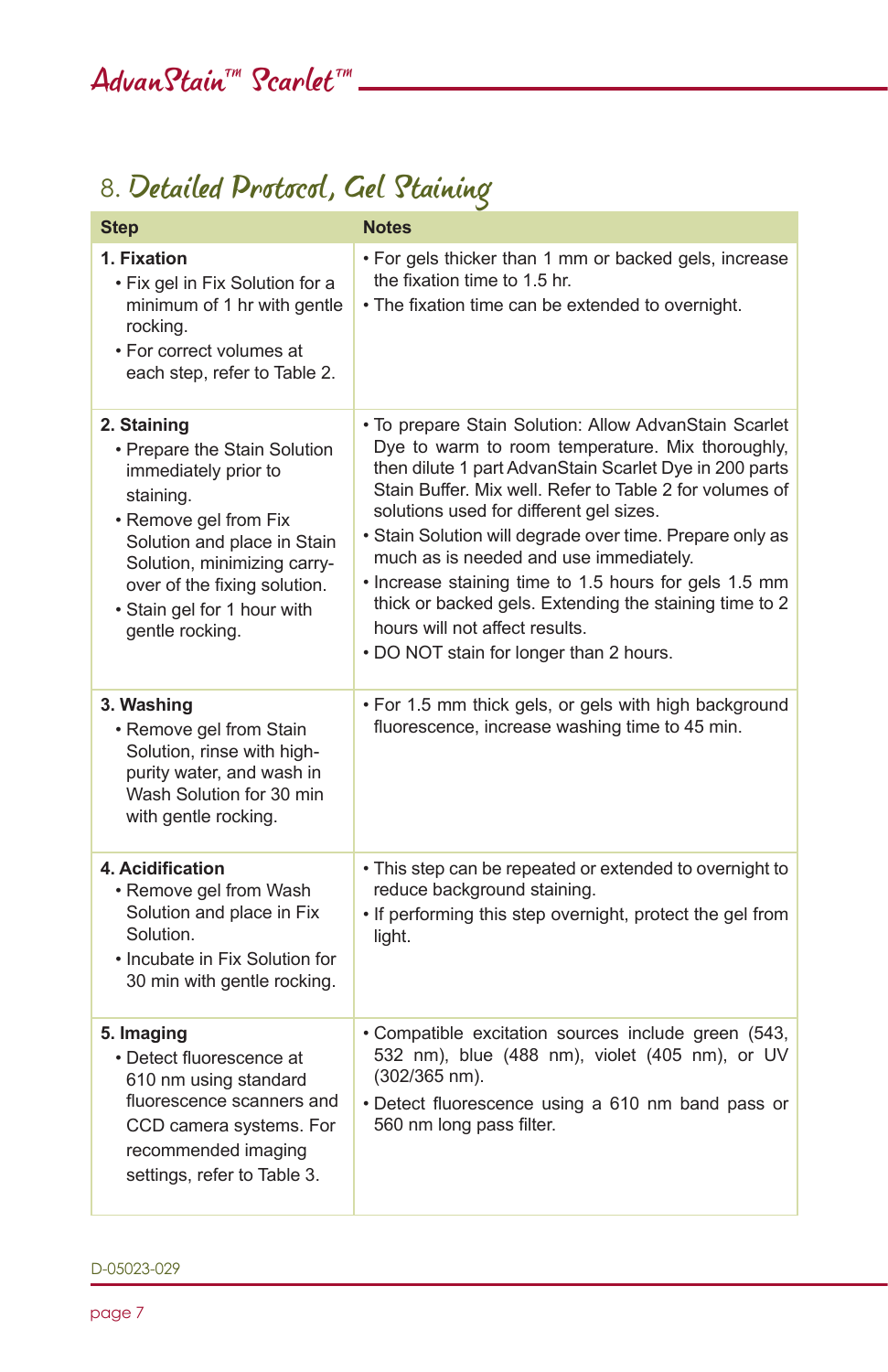|                                                                        | <b>Solution</b>  |                               |                                         |                  |            |
|------------------------------------------------------------------------|------------------|-------------------------------|-----------------------------------------|------------------|------------|
|                                                                        |                  | <b>Stain</b>                  |                                         |                  |            |
| <b>Gel Dimensions</b>                                                  | <b>Fix</b>       | <b>Stain</b><br><b>Buffer</b> | <b>AdvanStain</b><br><b>Scarlet Dye</b> | Wash             | <b>Fix</b> |
| $8 \text{ cm} \times 11 \text{ cm} \times 1 \text{ mm}$<br>(mini-gels) | $100 \mathrm{m}$ | 50 ml                         | $250 \mu L$                             | $100 \mathrm{m}$ | 100 ml     |
| 13.3 cm x 8.7 cm x 1 mm<br>(small format 2D gels)                      | 200 ml           | $100 \mathrm{m}$              | 500 µL                                  | 200 ml           | 200 ml     |
| 17 cm x 17 cm x 1 mm                                                   | 500 ml           | 250 ml                        | $1.25$ ml                               | 500 ml           | 500 ml     |
| 17 cm x 17 cm x 1.5 mm                                                 | 500 ml           | 250 ml                        | $1.25$ ml                               | 500 ml           | 500 ml     |
| 15 cm x 19 cm x 1 mm                                                   | 500 ml           | 250 ml                        | $1.25$ ml                               | 500 ml           | 500 ml     |
| 15 cm x 19 cm x 1.5 mm                                                 | 500 ml           | 250 ml                        | $1.25$ ml                               | 500 ml           | 500 ml     |
| 20 cm x 25 cm x 1 mm                                                   | 750 ml           | 375 ml                        | 1.875 ml                                | 750 ml           | 750 ml     |
| 20 cm x 25 cm x 1.5 mm                                                 | 750 ml           | 375 ml                        | 1.875 ml                                | 750 ml           | 750 ml     |

**Table 2.** Volumes of Solutions For Different Gel Sizes

| <b>Imaging System</b>                 | <b>Excitation</b>                                                       | <b>Emission</b>                                                            | <b>Notes</b>                                                                                                                                    |
|---------------------------------------|-------------------------------------------------------------------------|----------------------------------------------------------------------------|-------------------------------------------------------------------------------------------------------------------------------------------------|
| Laser scanner                         | Green<br>$(532 \text{ nm})$ light                                       | Orange long<br>pass (560 nm)<br>filter or red<br>$(610 \text{ nm})$ filter |                                                                                                                                                 |
| CCD imager with<br>transilluminator   | Long<br>wavelength<br>UV (302/365<br>nm) or black<br>light blue<br>lamp | Orange long<br>pass filter                                                 |                                                                                                                                                 |
| Ettan™ DIGE Imager<br>(GE Healthcare) | Green<br>$(540/25 \text{ nm})$<br>light source                          | Orange<br>$(595/25 \text{ nm})$<br>filter                                  | For multiplex applications,<br>violet excitation filter (390/20)<br>nm) and orange emission<br>filter will avoid cross talk<br>with Cy2 and Cy3 |

**Table 3.** Recommended Imaging Conditions for Different Imaging Systems

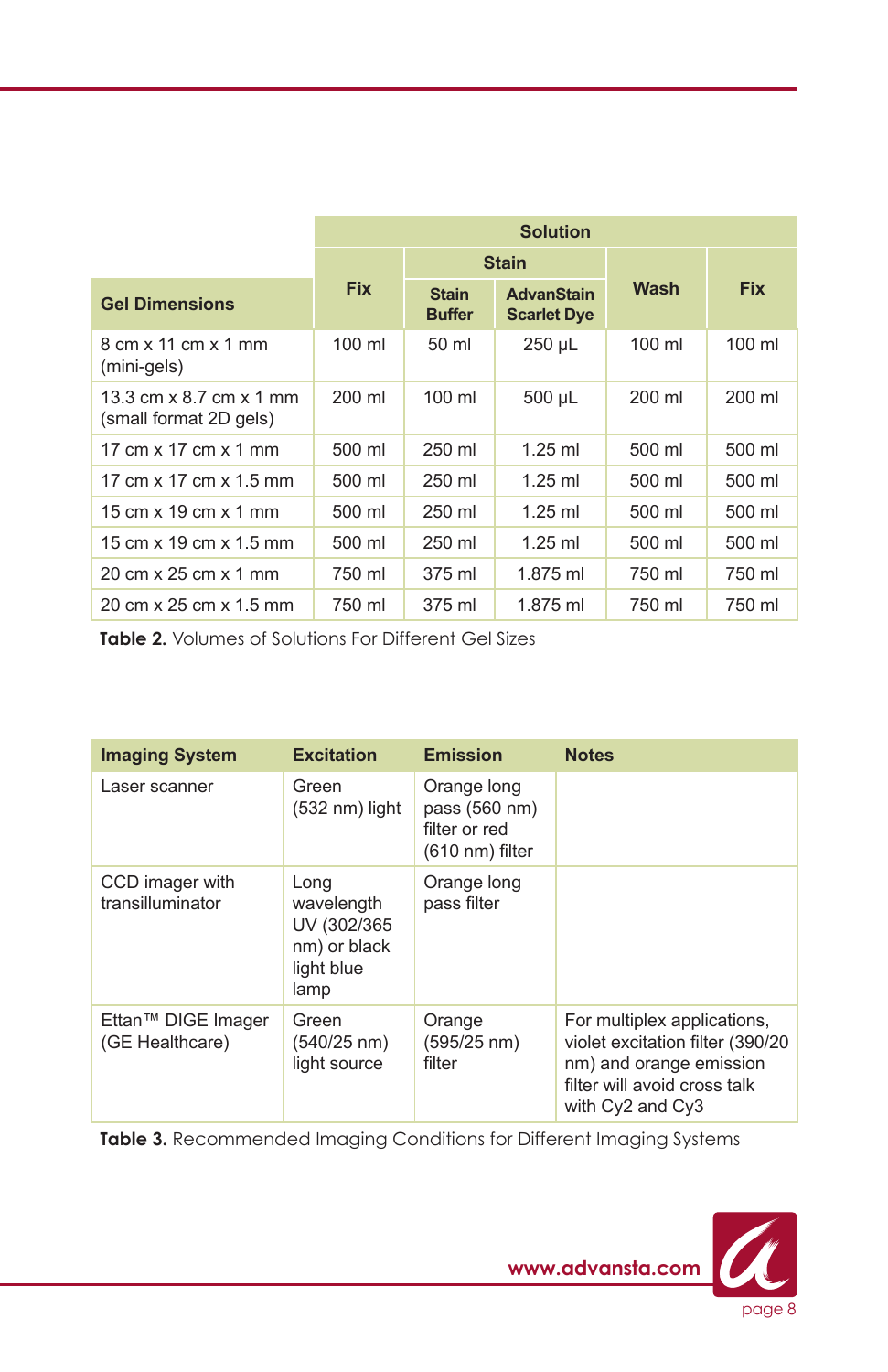# 9. Detailed Protocol, Blot Staining

| <b>Step</b>                                                                                                                                      | <b>Notes</b>                                                                                                                                                                                                                                                                                         |
|--------------------------------------------------------------------------------------------------------------------------------------------------|------------------------------------------------------------------------------------------------------------------------------------------------------------------------------------------------------------------------------------------------------------------------------------------------------|
| 1. Washing<br>• Following transfer, wash<br>blot for 5 min in water.<br>• Proceed to PVDF (2) or<br>Nitrocellulose (3) protocol.                 | . For best results, run the buffer front off the base of the<br>gel during electrophoresis prior to transfer.<br>. Do not allow membrane to dry during staining.<br>. For all steps, use 50 ml for small blots, 400 ml for<br>large.                                                                 |
| 2. PVDF protocol                                                                                                                                 |                                                                                                                                                                                                                                                                                                      |
| 2a. Staining<br>· Place blot protein side down<br>in Stain Solution.<br>· Stain blot with gentle<br>rocking for 15-30 min.                       | • Prepare Stain Solution: Allow AdvanStain Scarlet Dye<br>to warm to room temperature. Mix thoroughly. For<br>small blots, dilute 125 µl AdvanStain Scarlet Dye in<br>50 ml Stain Buffer. Mix well.<br>. For large blots, dilute 1 ml of AdvanStain Scarlet Dye<br>in 400 ml Stain Buffer. Mix well. |
| 2b. Acidification<br>• Place blot in Fix Solution<br>and incubate with gentle<br>rocking for 5 min.                                              | Blot will appear green.                                                                                                                                                                                                                                                                              |
| 2c. Wash<br>• Rinse blot 3 times with<br>100% ethanol for 2-3<br>min each, until green<br>background on blot has<br>been completely removed.     | Methanol may used instead of ethanol.                                                                                                                                                                                                                                                                |
| 2d. Drying<br>• Hang blot from a peg or dry<br>on wire mesh to allow blot to<br>dry evenly.<br>• Allow blot to dry completely<br>before imaging. |                                                                                                                                                                                                                                                                                                      |
| 3. Nitrocellulose Protocol                                                                                                                       |                                                                                                                                                                                                                                                                                                      |
| 3a. Staining<br>· Place blot protein side down<br>in Stain Solution.<br>• Stain blot with gentle<br>rocking for 15-30 min.                       | • Prepare Stain Solution: Allow AdvanStain Scarlet Dye<br>to warm to room temperature. Mix thoroughly. For<br>small blots, dilute 125 µl AdvanStain Scarlet Dye in<br>50 ml Stain Buffer, Mix well.<br>. For large blots, dilute 1 ml of AdvanStain Scarlet Dye<br>in 400 ml Stain Buffer. Mix well. |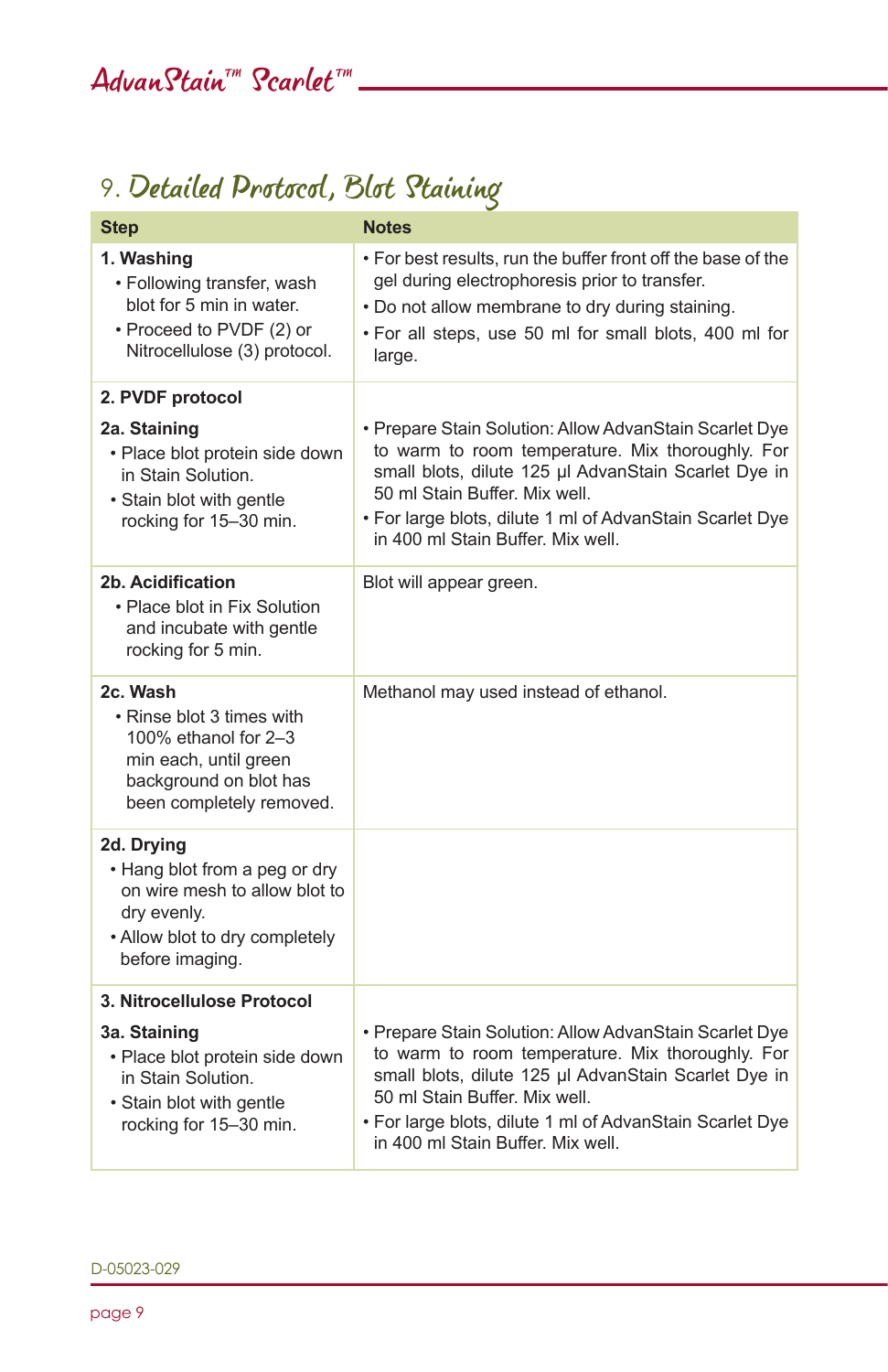## 9. Detailed Protocol, Staining Blots continued

| <b>Step</b>                                                                                                                                                               | <b>Notes</b>            |
|---------------------------------------------------------------------------------------------------------------------------------------------------------------------------|-------------------------|
| 3b. Acidification<br>• Place blot in Fix Solution<br>and incubate with gentle<br>rocking for 5 min.                                                                       | Blot will appear green. |
| 3c. Washing<br>• Wash blot 1 time in Wash<br>Solution for 5 min with<br>gentle rocking.<br>• Wash blot 2 times in high-<br>purity water for 5 min with<br>gentle rocking. |                         |
| 3d. Drying<br>• Allow blot to dry completely<br>before imaging.                                                                                                           |                         |

## 10. Destaining

AdvanStain Scarlet staining is reversible and the stain may be removed for subsequent analysis such as Western blotting.

#### **1. To destain while minimizing protein loss:**

Wash blot overnight in 50 mM ammonium carbonate.

#### **2. To rapidly destain PVDF membranes:**

 Wash blot with 50% acetonitrile containing 30 mM ammonium carbonate for 15 min.

### **3. To rapidly destain nitrocellulose membranes:**

 Wash blot with 50% ethanol or methanol containing 50 mM ammonium carbonate for 15 min.

#### **4. To rapidly destain protein gels:**

 Wash blot with 50% ethanol or methanol containing 50 mM ammonium carbonate for 15 min to 1 hour.

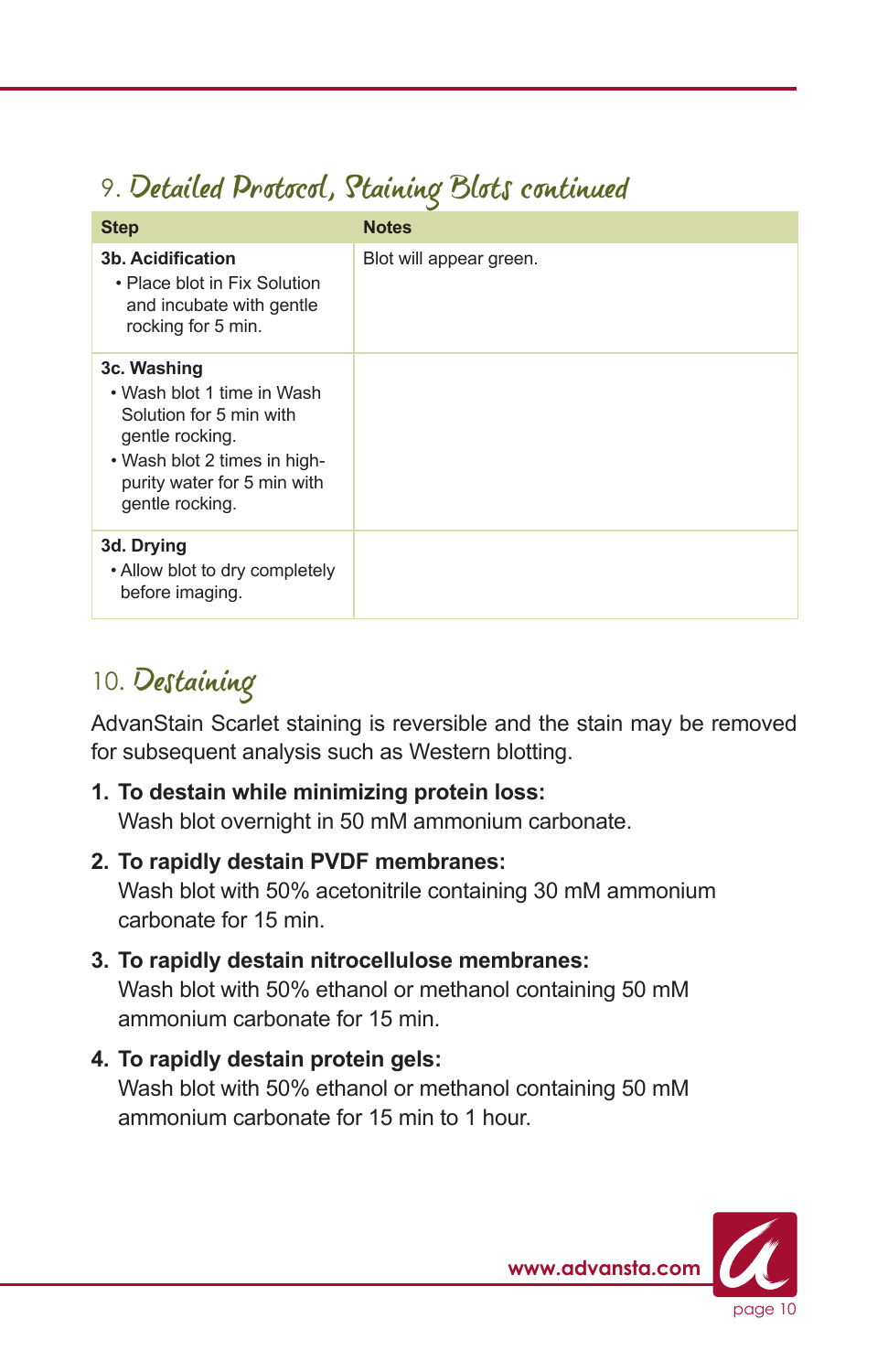### 11. Storage

Gels may be stored at 4 ºC in 1% citric acid and protected from light. For extended storage (up to 6 months), add AdvanStain Scarlet Dye to the storage solution at 1:200. Prior to imaging, rinse gels 2 x 15 min in Wash Solution. Incubating in Fix Solution for 15 minutes can reduce background.

Blots may be stored dry, in the dark, at room temperature.

## 12. Troubleshooting & FAQ

| <b>Problem</b>             | <b>Possible Solutions</b>                                                                                                                                                                                                                                                                                                                                                                                                                                                                             |
|----------------------------|-------------------------------------------------------------------------------------------------------------------------------------------------------------------------------------------------------------------------------------------------------------------------------------------------------------------------------------------------------------------------------------------------------------------------------------------------------------------------------------------------------|
| <b>High background</b>     | . Handle gels with clean non-powdered gloves, and<br>avoid contamination with dust.                                                                                                                                                                                                                                                                                                                                                                                                                   |
|                            | . Ensure concentrated AdvanStain Scarlet Dye was<br>brought to room temperature and thoroughly mixed<br>prior to dilution.                                                                                                                                                                                                                                                                                                                                                                            |
|                            | . Ensure stain was thoroughly mixed into Stain Buffer<br>before adding to gel.                                                                                                                                                                                                                                                                                                                                                                                                                        |
|                            | · Stain only one gel per tray.                                                                                                                                                                                                                                                                                                                                                                                                                                                                        |
|                            | • Use high-purity water (distilled, Milli-Q, or equivalent).                                                                                                                                                                                                                                                                                                                                                                                                                                          |
| No or low signal           | • Check pH during staining step; pH should be between<br>9.5 and 10.5. Carry-over acid from the fixation step can<br>result in poor staining.<br>. Stain may fade with long exposure times and<br>associated heating on CCD-based instruments.<br>. Ensure stain concentrate was brought to room<br>temperature and mixed thoroughly before dilution.<br>· Staining for over 2 hours in alkaline conditions<br>destabilizes proteins, and leads to diffusion of protein<br>bands from the gel matrix. |
| <b>Negative staining</b>   | • Use high-quality SDS in the preparation and running<br>of the gel.<br>• Extend fixation time to overnight.<br>. Use correct volumes of Fix and Wash Solutions.<br>• Extend washing time.                                                                                                                                                                                                                                                                                                            |
| <b>Speckled background</b> | • Filter buffers to remove dust or precipitates.<br>• Protect gel from airborne particles.                                                                                                                                                                                                                                                                                                                                                                                                            |

D-05023-029

page 11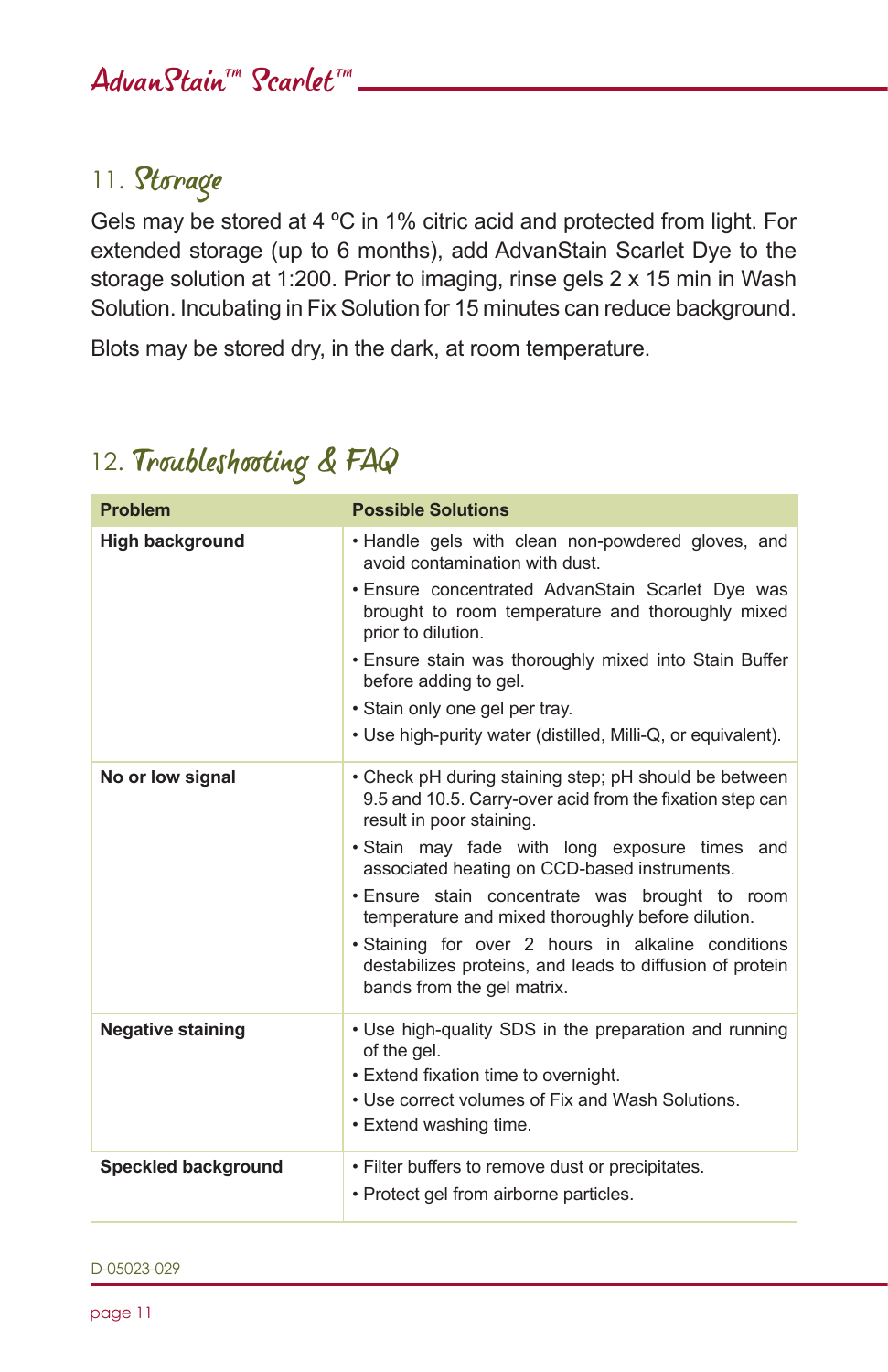# 13. References

- 1. Bell, P.J.L. and Karuso, P. (2003). Epicocconone, a novel fluorescent compound from the fungus Epicoccum nigrum. *Journal of the American Chemical Society.* 125, 9304-9305.
- 2. Coghlan, D. R., Mackintosh, J. & Karuso, P. (2005). Mechanism of reversible fluorescent staining of protein with Epicocconone. *Organic Letters.* 7, 2401-240.
- 3. Mackintosh, J.A., Veal, D.A. and Karuso, P. (2005). FluoroProfile, a fluorescence based assay for rapid and sensitive quantification of proteins in solution. *Proteomics.* 5, 4673-4677.
- 4. Malmport, E., Mackintosh, J., Ji, H., Veal, D. & Karuso, P. (2005). Visualization of proteins electro-transferred on Hybond ECL and Hybond-P using Deep Purple Total Protein Stain. *GE-Healthcare Life Science News.* 19, 12-13.
- 5. Mackintosh, J.A., Choi, H.-Y., Bae, S.-H., Veal, D.A., Bell, P.J., Ferrari, B.C., van Dyk, D., Verrills, N.M., Paik, Y.-K. & Karuso, P. (2003). A fluorescent natural product for ultra sensitive detection of proteins in 1-D and 2-D gel electrophoresis. *Proteomics,* 3, 2273-2288.
- 6. Tannu, N.S. Sanchez Brambila, G.S., Kirby, P., Andacht, T.M. (2006). Effect of staining reagent on peptide mass fingerprinting from in-gel trypsin digestions: A comparison of Sypro Ruby and Deep Purple. *Electrophoresis,* 27, 3136 - 3143.
- 7. Nock, C.M., Ball, M. S., White, I. R., Skehel, J. M., Bill, L. and Karuso P. (2008). Mass Spectrometric Compatibility of Deep Purple and SYPRO Ruby total protein stains for high throughput proteomics using large format two dimensional gel electrophoresis. *Rapid Communications in Mass Spectrometry,* 22, 881-886.
- 8. Ball, M. S., Karuso, P. (2007). Mass Spectral Compatibility of Four Proteomics Stains. *Journal of Proteome Research,* 6, 4313-4320.

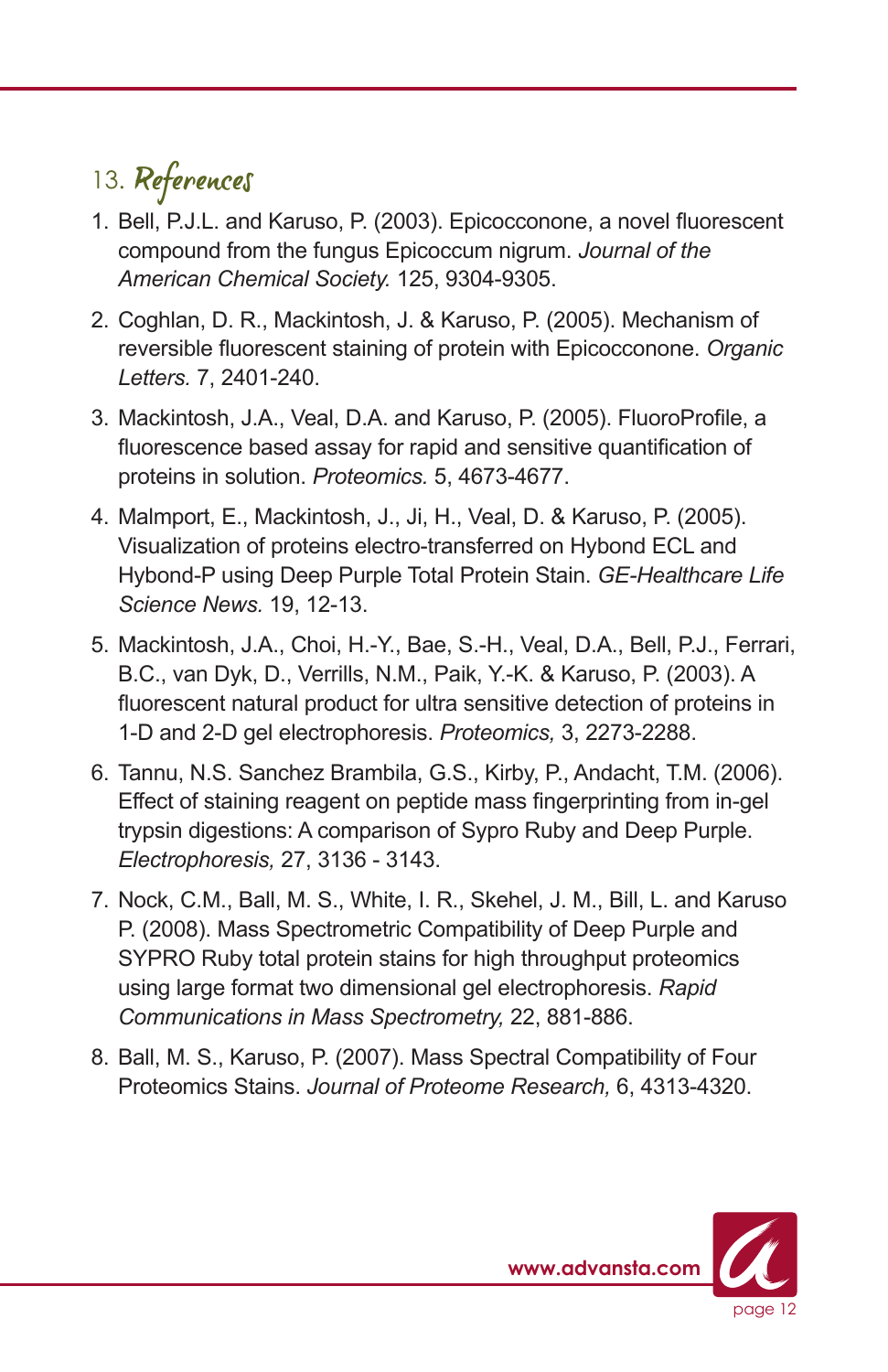## AdvanStain™ Scarlet™ <u>New York New York New York New York New York New York New York New York New York New York New York New York New York New York New York New York New York New York New York New York New York New York N</u>

## 14. Related Products

| <b>Catalog Number Product</b> |                                                                                          | <b>Size</b>      |
|-------------------------------|------------------------------------------------------------------------------------------|------------------|
| K-02101-010                   | Afyon <sup>™</sup> SDS-PAGE Sample<br><b>Preparation Kit</b>                             | 10 rxns          |
| K-02101-025                   | Afyon™ SDS-PAGE Sample<br><b>Preparation Kit</b>                                         | 25 rxns          |
| K-12045-C20                   | WesternBright™ ECL Western Blotting<br><b>HRP Substrate trial kit size</b>               | $20 \mathrm{ml}$ |
| K-12045-D20                   | WesternBright™ ECL Western Blotting<br>HRP Substrate (for 2000 cm <sup>2</sup> membrane) | 200 ml           |
| K-12045-D50                   | WesternBright™ ECL Western Blotting<br>HRP Substrate (for 5000 cm <sup>2</sup> membrane) | 500 ml           |
| L-08001-010                   | Low Fluorescence Western Membrane<br>(PVDF) 7x9 cm                                       | 10 sheets        |
| L-08002-010                   | Nitrocellulose Transfer Membrane<br>$0.45 \,\mathrm{\upmu m}$ 7x9 cm                     | 10 sheets        |
| L-08003-010                   | Nitrocellulose Transfer Membrane<br>0.22 µm 7x9 cm                                       | 10 sheets        |
| R-03018-B10                   | Non-reducing protein sample loading<br>buffer (2X)                                       | 1 <sub>m</sub>   |
| R-03018-B50                   | Non-reducing protein sample loading<br>buffer (2X)                                       | 5 <sub>m</sub>   |
| R-03019-B10                   | Reducing protein sample loading<br>buffer (2X)                                           | 1 <sub>m</sub>   |
| R-03019-B50                   | Reducing protein sample loading<br>buffer (2X)                                           | 5 <sub>m</sub>   |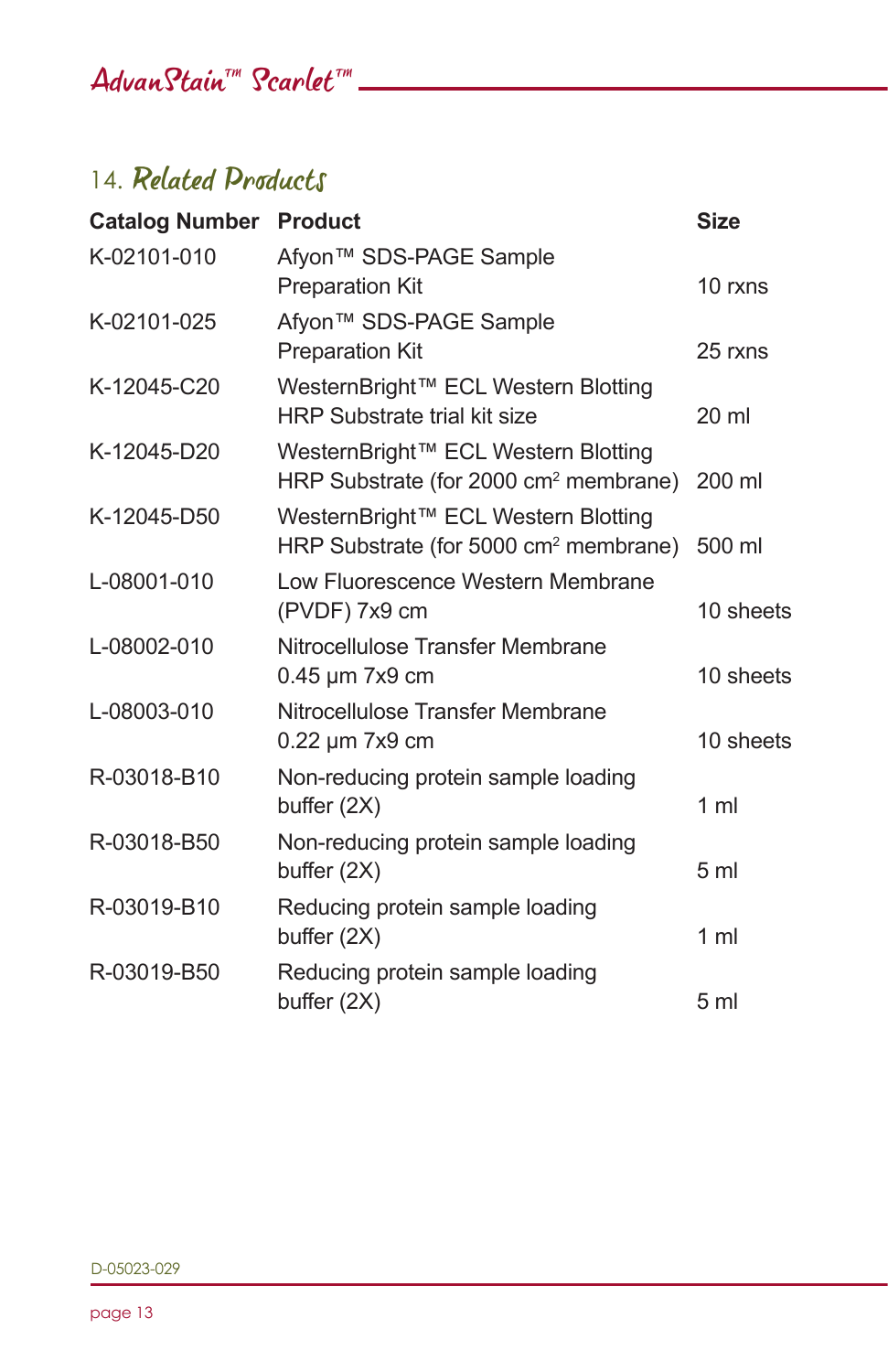### 15. Warranty

This product is warranted to be free of defects of material or workmanship, and to perform as described in the published specifications when stored according to the documentation included with the product, and used according to the accompanying instruction manual by appropriately trained personnel. If the product is found to have a defect upon first use and within 30 days of shipment, the product may be replaced. This warranty extends only to the original purchaser of the product. There is no obligation to replace the product as a result of misuse, improper storage, or negligence of the buyer.

#### 16. User Notes

Copyright © 2012 Advansta. All rights reserved. AdvanStain™ Scarlet™, Afyon™, WesternBright™ and the Advansta logo are trademarks of the Company. All other trademarks, service marks and trade names appearing in this brochure are the property of their respective owners.